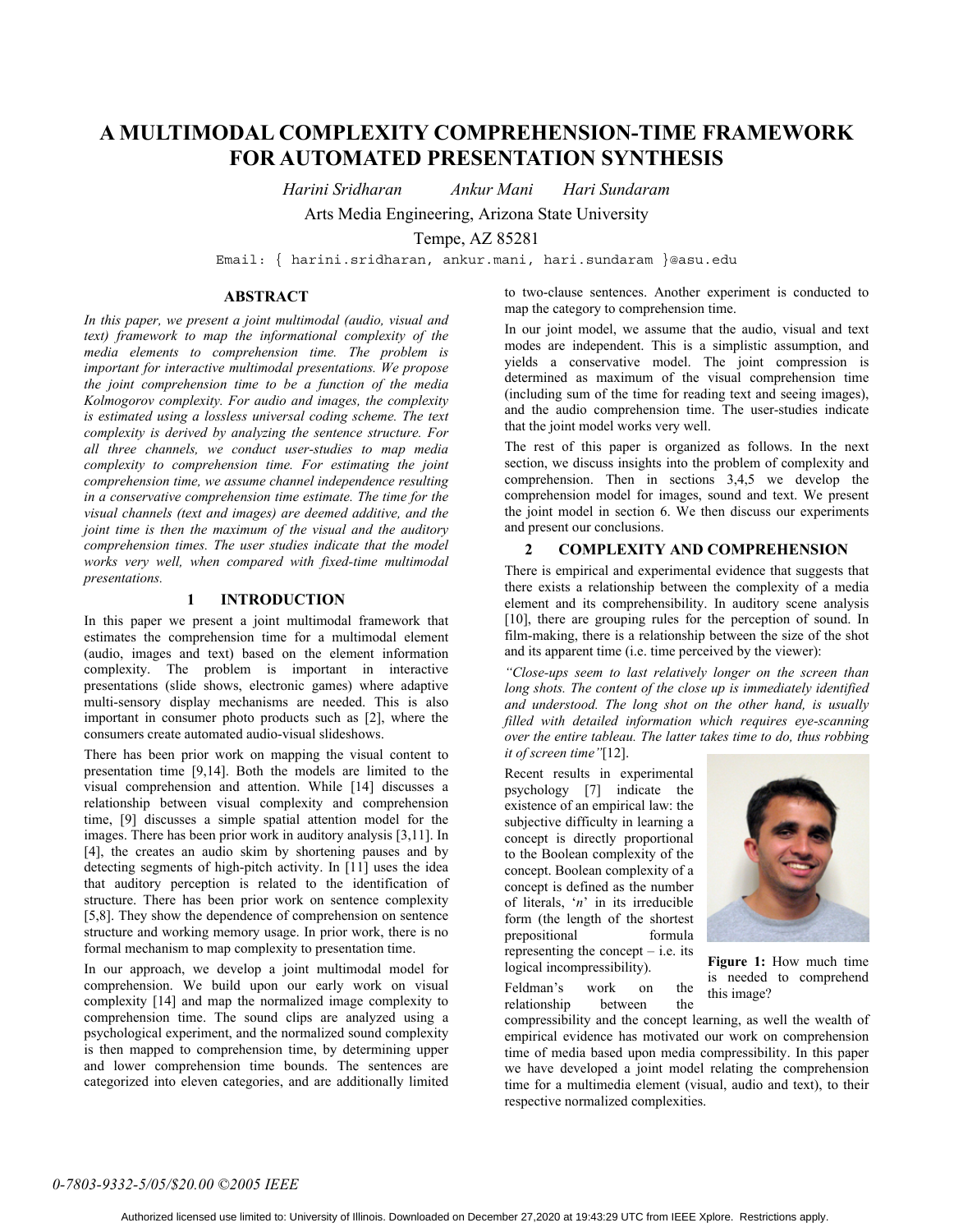# **3 VISUAL COMPEXITY**

We now summarize the key findings of our earlier work [14] on the relationship between visual complexity and comprehension, as it is a key element of this paper. In [14] we defined the visual complexity of an image to be its Kolmogorov complexity [6]. Thus the visual complexity is defined as follows:

$$
K_U(x/n) \triangleq \min_{p: u(p)=x} l(p), \qquad \qquad <1>
$$

where,  $U(p)$  denotes the output of the program  $p$  on an universal Turing machine, *x* is the string of length *n* and  $K_U(x/n)$  is the Kolmogorov complexity of the string *x* given the length *n*. Further, since Kolmogorov complexity is non-computable [6], we showed that the Kolmogorov complexity of any string is shown to be asymptotically upper-bounded by the compression ratio provided by any universal lossless image coding such as the Lempel-Ziv coding [14].

$$
\lim_{n \to \infty} \frac{1}{n} l_{LZ}(X) \to \frac{1}{n} K_U(X \mid n), \qquad \qquad \text{<2>}
$$

where  $l_{LZ}$  is the length of the Lempel-Ziv codeword and where  $X$ is a binary string of length *n.* A psychological experiment was used to map the visual complexity to the comprehension time based on the average times taken to answer *who, where, what and when* for each image [14]. The experiments showed that the comprehension time for an image with complexity *c* was bound as follows:

$$
U_b(c) = 2.40c + 1.11,
$$
  
\n
$$
L_b(c) = 0.61c + 0.68,
$$

Where  $U_b$  the upper bound is the 95<sup>th</sup> percentile bound. This means that 95% of the time, the images with the complexity c can be comprehended within this time. And where  $\hat{L}_b$  is the lower bound and *c* is the normalized image complexity. The experiment ignored the temporal correlation in films, and hence the upper bound is a conservative bound on comprehension.

#### **4 AUDITORY ANALYSIS**

We define the audio complexity of a sound clip as its Kolmogorov complexity. We can derive a formula similar to equation <2>, since it holds for any binary string. In our framework we use FLAC [1], the lossless audio encoder to compute the normalized audio complexity. The normalized audio complexity is just the ratio of the length of the FLAC compressed file to the length of the uncompressed sound file.

We conducted a simple experiment to derive a mapping from audio complexity of a clip to its comprehension time. We created a corpus of 300 sound clips with compression ratios ranging from 0.4 to 1.0. Each sound clip was 20 seconds long and was sampled from the author's personal music store to make sure that the user had heard them earlier. We ensured that the collection of clips were diverse.

Most of the original clips had a compression ratio ranging between 0.4-0.8. The audio sequences with a higher complexity were generated by adding Gaussian noise to the original audio sequences such that the SNR was between 0db to 1 db.

In the experiment, a sound clip was chosen at random and presented to the user. The experiment involved a simple identification task – we asked the user to determine if she could

identify the sound. This was done in multiple sessions of five minutes each to avoid fatigue. The response time was recorded.



**Figure 2:** Comprehension time plotted against audio complexity and the upper-bound

The response time for each audio clip was plotted against its normalized complexity. The complexity axis was divided into bins and the histogram of the response times for each bin was plotted. For bins with sufficient number of samples, the histogram showed similarity to the Rayleigh distribution. By using the 95<sup>th</sup> percentile cut-off for each histogram we get an upper bound on the comprehension time for each bin. The upper bound for the comprehension time for each value of complexity was then estimated by the least squares fit to the upper bound in each bin. Similarly, a lower-bound for the comprehension time was estimated using the  $10<sup>th</sup>$  percentile. The equation of the bounds are as follows: **Example 19**<br> **among the control of the sentences Time (ms)**<br> **Example 19**<br> **among the sentences them. There is no relationship between the control of the sense time of the sense them. The response them of the sense that** 

$$
U_b(c) = 4.62c + 1.90,
$$
  
\n
$$
L_b(c) = 2.72c + 0.32,
$$
  $\langle 4 \rangle$ 

where  $c$  is the normalized complexity and  $U<sub>b</sub>$  is the upper bound and  $L<sub>b</sub>$  is the lower-bound on the comprehension time. The upper bound signifies that 95% of the time, the audio clip can be comprehended in this time. We use the upper bound to estimate the comprehension time of sound clips.

#### **5 TEXT COMPREHENSION**

We build upon prior work on sentence complexity [5,8]. They show the dependence of comprehension on sentence structure and working memory usage. The authors classify the sentences based upon their sentence complexity and rank them. The authors suggest several guidelines –center embedded sentences are more complex than right branching sentences and that object relative sentences are more complex than subject relative sentences. Examples of such sentences:

- *Right branching sentence*: The boy is robbing the woman who is standing by the pole
- *Center embedded sentence*: The woman who is standing by the pole is being robbed by the boy.
- *Subject relative sentence*: The policemen chased the thief.
- *Object relative sentence*: The thief was being chased by the policemen.

Note that these complexities do not have order relationships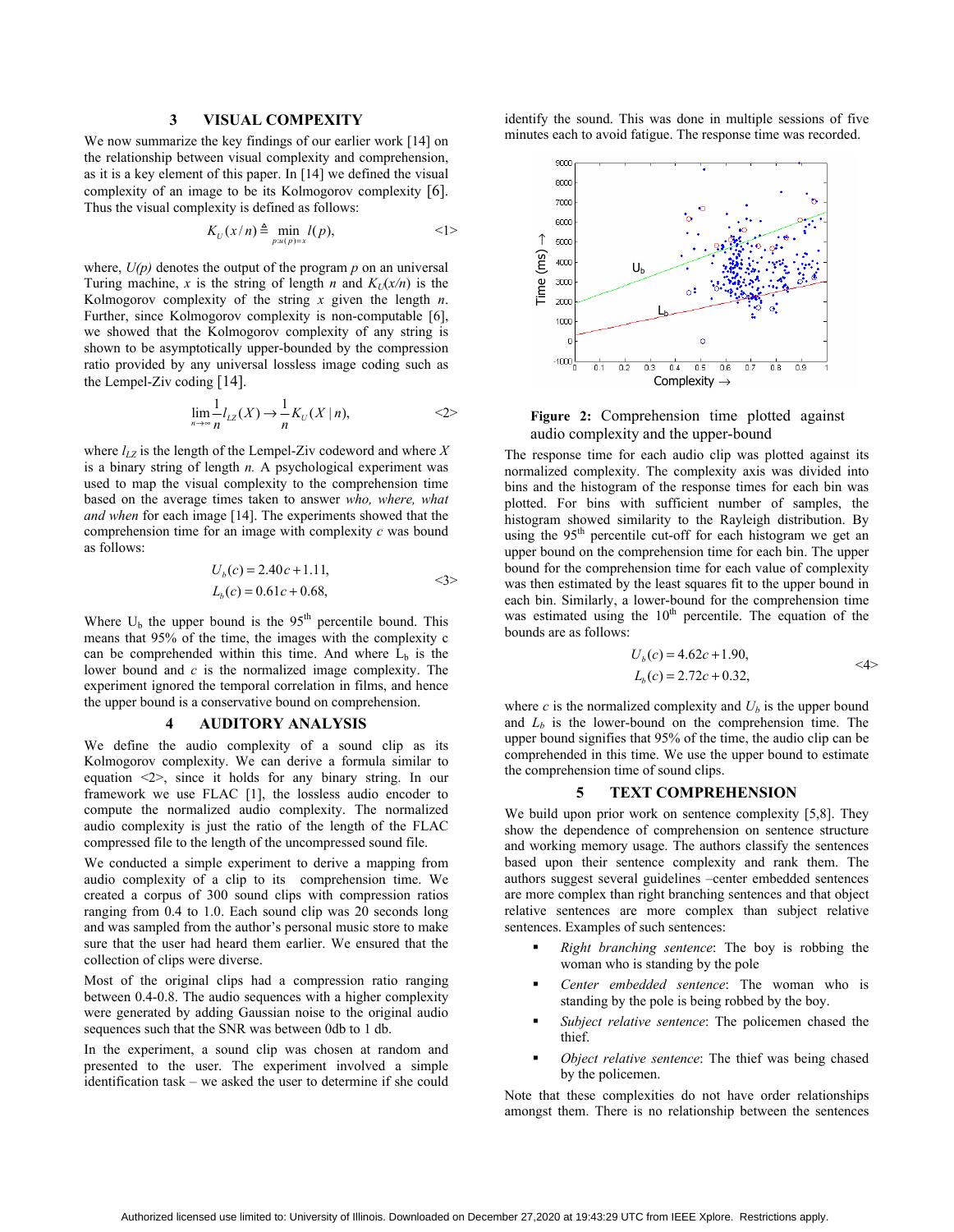

**Figure 3:** Sentence comprehension times for each category and the respective upper bounds.

that differ in two of these properties or two degrees of freedom (thus the Right branching object relative may not be compared to center embedded subject relative). It is important to note that prior work *did not investigate the relationship between these sentence categories and comprehension time*.

We conducted a simple experiment to quantify the time required for comprehension for different categories of sentences. We created a corpus of sentences where each sentence belongs to one of these classes with a maximum of two clauses. We defined eleven sentence categories as follows: *Subject relative* (SR), *Object relative* (OR), *Conjoined subject relative* (CSR), *Conjoined object relative* (COR), *Conjoined role changing* (CRC), *Right branching subject relative* (RBSR), *Right branching object relative* (RBOR), *Right branching role changing* (RBRC), *Center embedded subject relative* (CESR), *Center embedded object relative* (CEOR), *Center embedded role changing* (CERC).

The corpus sentences were presented to a set of six users in a random sequence and we measured time taken by the user to comprehend the sentence. The  $95<sup>th</sup>$  percentile of the comprehension time for each category was calculated and was fixed as the upper-bound on the comprehension time for the sentence class. The comprehension times and their upper (95th percentile) and lower (5th percentile) bounds for each class, normalized by the length of the sentence, are as shown in Figure 3. Note that the mapping is per class, the classes themselves are not ordered.

Our experiments are consistent with prior results. We use the upper bound comprehension time per class, to compute the comprehension time per sentence. Note that in our framework, we are assuming that the sentences would be classified in one of eleven categories – this is likely in simple, interactive environments where the creator has complete control over the text.

## **6 JOINT COMPREHENSION MODEL**

In the previous three section we determined the comprehension time for visuals, sound and text independently. This is an unrealistic scenario, since produced media involves highly correlated elements. Also, in the natural environment sound and vision are highly correlated.

Our approach is very useful in interactive environments where media (audio, visuals and text) are being generated as a consequence of user interaction – in such cases the comprehension time of the multimodal element cannot be known *a priori*. Secondly, the uncorrelated estimates form a highly conservative estimate of the time for comprehension.

We now present a model for estimating the joint comprehension time for the set of media elements representing a particular concept. Then, using the uncorrelated estimates the joint comprehension time of the three elements is as follows:

$$
t_J = \max(t_{text} + t_{vision}, t_{audio}),
$$
  $\langle 5 \rangle$ 

where  $t_j$  is the comprehension time estimate of a multimodal element comprising text, sound and image.  $t_{text}$  is the average comprehension time for the text (averaged over all the sentences in the multimedia element), *tvision* is the comprehension time of the image, and *taudio* is the comprehension time estimate of the sound clip.



**Figure 4:** Joint Comprehension time plotted against audio and visual complexity.

The formula (eq.  $\leq$ 5>) assumes that the audio and the visual channels are processed in parallel. *This would imply that the time to comprehend the text and the image must be necessarily additive.* We use the maximum of the two times, as a conservative estimate. The estimate of the joint comprehension time is plotted against the audio and visual complexity axes for a fixed textual complexity is shown in Figure 4.

## **7 EXPERIMENTS**

In this section we discuss our experiments with users and analyze the experimental results. We conducted two experiments that evaluated our model under two different settings. We evaluated our models through a pilot user study with five users.

In the first experiment, two different automatic presentation systems were created, the first one with the media elements being presented for a duration modeled using the joint complexity analysis discussed above and the second with each media element being presented for a fixed amount of time. The time for fixed case was set at 3 sec. – a common duration setting in slideshows. The media elements were presented in the same order for both presentations.

Each user was shown both presentations, in random order. The experiment was double blind. The users were then asked to evaluate the presentation duration. They were asked to rate how many of the media elements were presented for a duration that